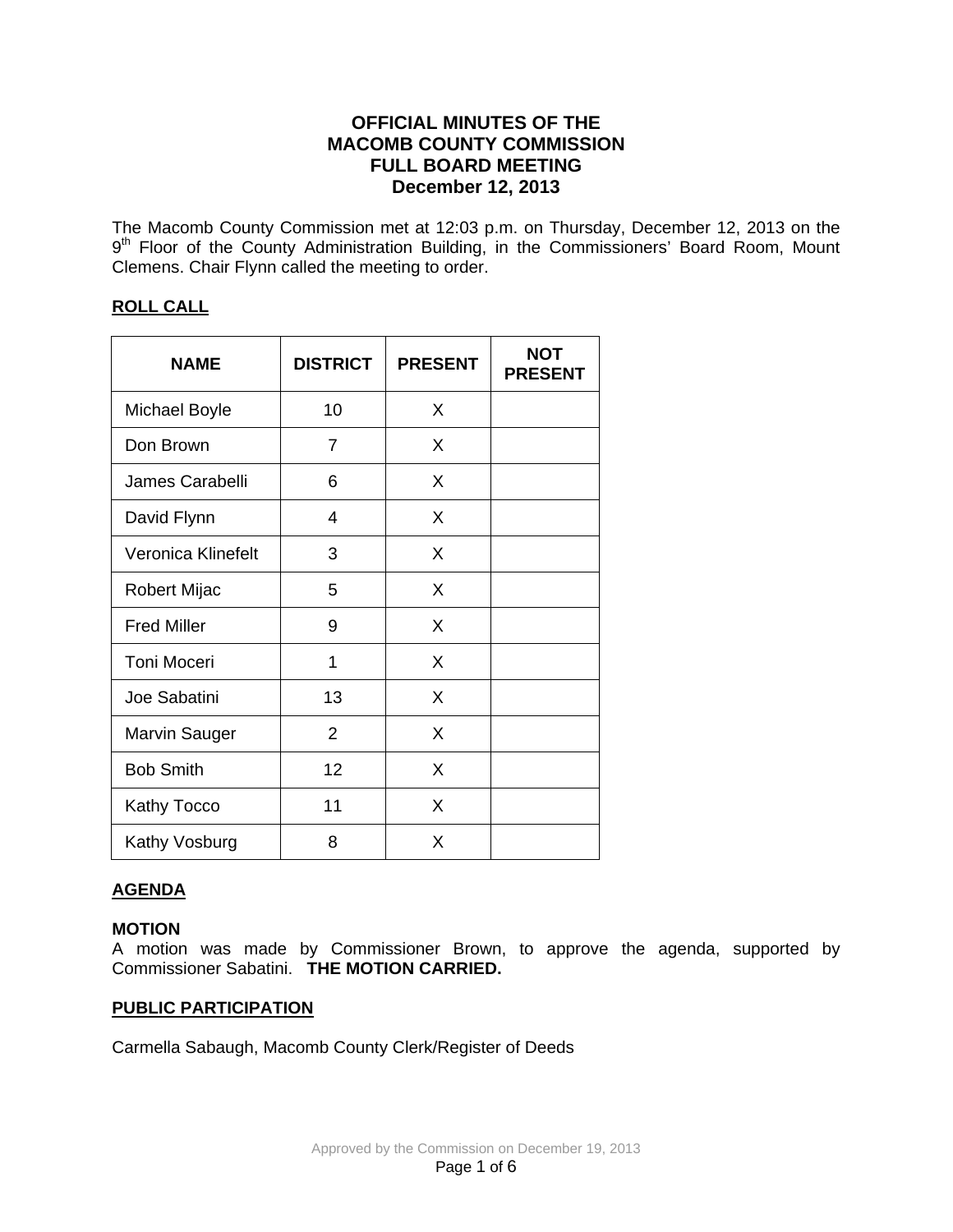### **CORRESPONDENCE FROM THE EXECUTIVE**

None

### **APPOINTMENTS**

### **MOTION**

**R13-298** A motion was made by Commissioner Brown to approve the appointments in their entirety, supported by Commissioner Sauger. **THE MOTION CARRIED.** 

#### *ETHICS BOARD*

Executive Appointment 1 appointment; unexpired 5 years term ending February 1, 2017 **Patricia Laske was appointed to the Ethics Board.** 

### *HOSPITAL FINANCE AUTHORITY BOARD*

Chair Appointment with Board Concur 1 reappointment; 5 year term ending December 31, 2018 **David Flynn was appointed to the Hospital Finance Authority Board.** 

#### **GOVERNMENT OPERATIONS COMMITTEE MEETING – December 9, 2013**

No recommendations

### **JUSTICE & PUBLIC SAFETY COMMITTEE MEETING – December 10, 2013**

No recommendations

### **ECONOMIC DEVELOPMENT COMMITTEE MEETING – December 11, 2013**

No recommendations

### **FINANCE COMMITTEE MEETING – December 12, 2013**

#### **MOTION**

A motion was made by Commissioner Brown to waive reading of the minutes, supported by Miller. **THE MOTION CARRIED.**

The reading of the recommendations from the Finance Committee was waived and a motion was made by Chair Miller, supported by Vice-Chair Moceri, to adopt the committee recommendations.

**R13-299** Approve a budget transfer request in the amount of \$250,000 in Fund 350 for the 2011 UASI Grant by increasing Capital Outlay by \$250,000 and decreasing Supplies and Services by \$250,000; further, this budget action addresses budgetary issues only. It does not constitute the Commission's approval of any County contract. If a contract requires Commission approval under the County's Contracting Policy or the County's Procurement Ordinance, such approval must be sought separately; further, a copy of this Board of Commissioners' action is directed to be delivered forthwith to the Office of the County Executive.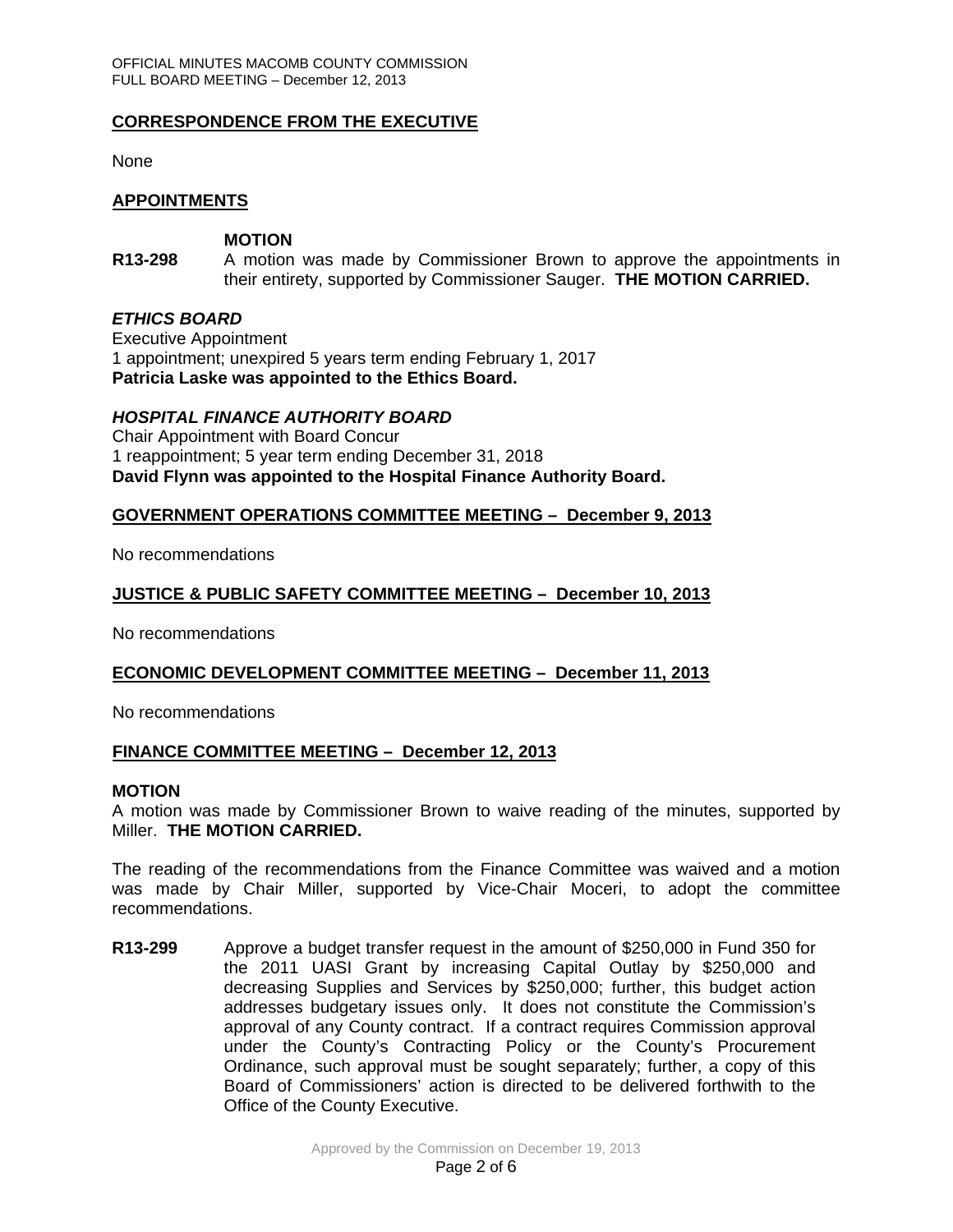- **R13-300** Approve an increase in the 2013 Supplies and Services line item in the District Court  $3^{rd}$  Class Budget Center and decrease the 2013 Contingency Account in the amount of \$12,152 in order to pay witness fees for the remainder of the year; further, this budget action addresses budgetary issues only. It does not constitute the Commission's approval of any County contract. If a contract requires Commission approval under the County's Contracting Policy or the County's Procurement Ordinance, such approval must be sought separately; further, a copy of this Board of Commissioners' action is directed to be delivered forthwith to the Office of the County Executive.
- **R13-301** Approve the contract between the Macomb County Department of Roads and Teltow Contracting, Inc. for the Russ Road culvert replacement and 27 Mile Road bridge removal at a cost of \$278,404; further, a copy of this Board of Commissioners' action is directed to be delivered forthwith to the Office of the County Executive.
- **R13-302** Approve an amendment to the previously approved Community Services Agency budget with an increase in the amount of \$115,000 for Fiscal Year 2013/2014 (Emergency Solutions Grant); further, this budget action addresses budgetary issues only. It does not constitute the Commission's approval of any County contract. If a contract requires Commission approval under the County's Contracting Policy or the County's Procurement Ordinance, such approval must be sought separately; further, a copy of this Board of Commissioners' action is directed to be delivered forthwith to the Office of the County Executive.
- **R13-303** Approve a contract amendment with Morning Star Early Learning Center for center-based services for Community Services Agency's Head Start 0-5; further, this budget action addresses budgetary issues only. It does not constitute the Commission's approval of any County contract. If a contract requires Commission approval under the County's Contracting Policy or the County's Procurement Ordinance, such approval must be sought separately; further, a copy of this Board of Commissioners' action is directed to be delivered forthwith to the Office of the County Executive.
- **R13-304** Approve an increase in budgeted revenues and expenditures of \$22,500 for the Health Department Grant Fund supporting the Infant Safe Sleep Mini-Grant; further, this budget action addresses budgetary issues only. It does not constitute the Commission's approval of any County contract. If a contract requires Commission approval under the County's Contracting Policy or the County's Procurement Ordinance, such approval must be sought separately; further, a copy of this Board of Commissioners' action is directed to be delivered forthwith to the Office of the County Executive.
- **R13-305** Approve amendment #2 to the existing WIC Program services contract between the Arab Community Center for Economic & Social Services (ACCESS) and the Macomb County Health Department which will extend the contract for one year, from January 1, 2014 to December 31, 2014, for a total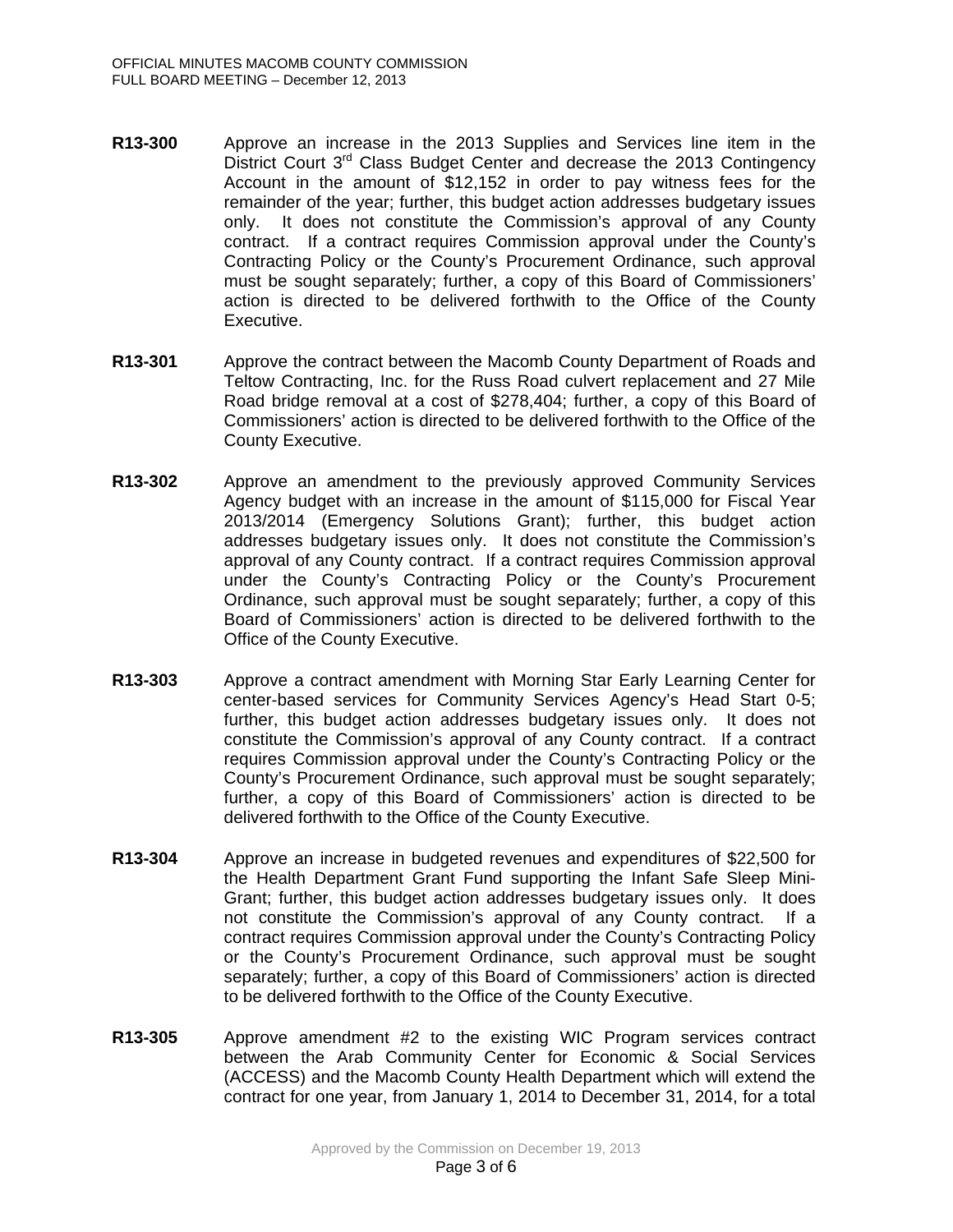contract amount not to exceed \$192,000; further, this budget action addresses budgetary issues only. It does not constitute the Commission's approval of any County contract. If a contract requires Commission approval under the County's Contracting Policy or the County's Procurement Ordinance, such approval must be sought separately; further, a copy of this Board of Commissioners' action is directed to be delivered forthwith to the Office of the County Executive.

- **R13-306** Concur in the appointment of Kevin L. Moffatt of Martin Bacon & Martin, P.C., to represent the County of Macomb and Macomb Sheriff's Deputy Jeffrey McPherson in litigation entitled Leslie A. Roberts v. County of Macomb and Jeffrey Allen McPherson, 16<sup>th</sup> Circuit Court Case No. 13-4404-NI; further, a copy of this Board of Commissioners' action is directed to be delivered forthwith to the Office of the County Executive.
- **R13-307** Approve a budget amendment that will enable the County Clerk/Register of Deeds to reinvent the way the public waits in line for county government services by purchasing a virtual queuing system at a cost not to exceed \$170,434, which includes \$42,055 for a five-year maintenance agreement; funding is available as follows: \$28,184-County Clerk Salaries and Fringe Benefits, \$78,000-County Clerk Capital Outlay, \$34,311-Register of Deeds Salaries and Fringe Benefits, \$8,900-Register of Deeds Supplies and Services and \$21,039-Register of Deeds Automation Fund Capital Outlay; further, this budget action addresses budgetary issues only. It does not constitute the Commission's approval of any County contract. If a contract requires Commission approval under the County's Contracting Policy or the County's Procurement Ordinance, such approval must be sought separately; further, a copy of this Board of Commissioners' action is directed to be delivered forthwith to the Office of the County Executive. (Record Brown and Sabatini NO votes)
- **R13-308** Approve a five-year maintenance contract with Identisys, Inc., for the Clerk/Register of Deeds' virtual queuing system, which is proposed in a concurrent resolution, at a one-time cost not to exceed \$42,054.75 for the entire five-year period; funds are available in the Clerk's Capital Outlay account per a budget adjustment in a concurrent resolution; further, a copy of this Board of Commissioners' action is directed to be delivered forthwith to the Office of the County Executive. (Record Brown and Sabatini NO votes).

## **THE MOTION CARRIED.**

## **PROCLAMATIONS**

## **MOTION**

A motion was made by Commissioner Moceri, to adopt the following Proclamation, supported by Commissioner Sabatini.

**R13-309** Commending Mary Solomon on her retirement from Community Services Agency (offered by Board; recommended by Finance Committee on 12/12/13)

## **THE MOTION CARRIED.**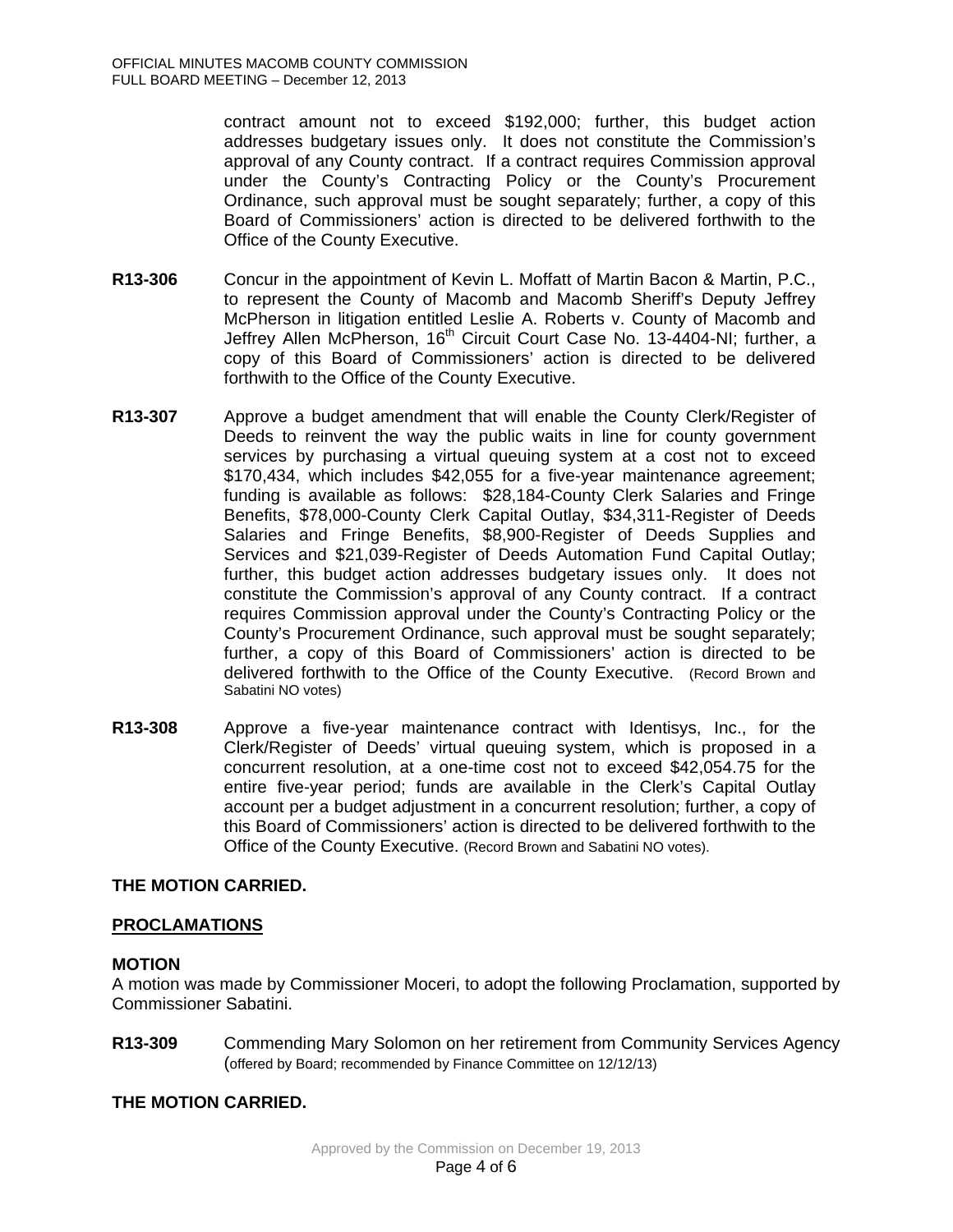## **APPROVE PROPOSED 2014 MEETING CALENDAR**

### **MOTION**

**R13-310** A motion was made by Commissioner Klinefelt, to approve the 2014 meeting calendar, supported by Commissioner Miller. **THE MOTION CARRIED.** 

## **NEW BUSINESS**

None

# **PUBLIC PARTICIPATION**

None

## **ROLL CALL**

| <b>NAME</b>          | <b>DISTRICT</b> | <b>PRESENT</b> | NOT<br><b>PRESENT</b> |
|----------------------|-----------------|----------------|-----------------------|
| <b>Michael Boyle</b> | 10              | X              |                       |
| Don Brown            | 7               | X              |                       |
| James Carabelli      | 6               | X              |                       |
| David Flynn          | 4               | X              |                       |
| Veronica Klinefelt   | 3               | X              |                       |
| Robert Mijac         | 5               | X              |                       |
| <b>Fred Miller</b>   | 9               | X              |                       |
| <b>Toni Moceri</b>   | 1               | X              |                       |
| Joe Sabatini         | 13              | X              |                       |
| <b>Marvin Sauger</b> | $\overline{2}$  | X              |                       |
| <b>Bob Smith</b>     | 12              | X              |                       |
| <b>Kathy Tocco</b>   | 11              | X              |                       |
| Kathy Vosburg        | 8               | X              |                       |